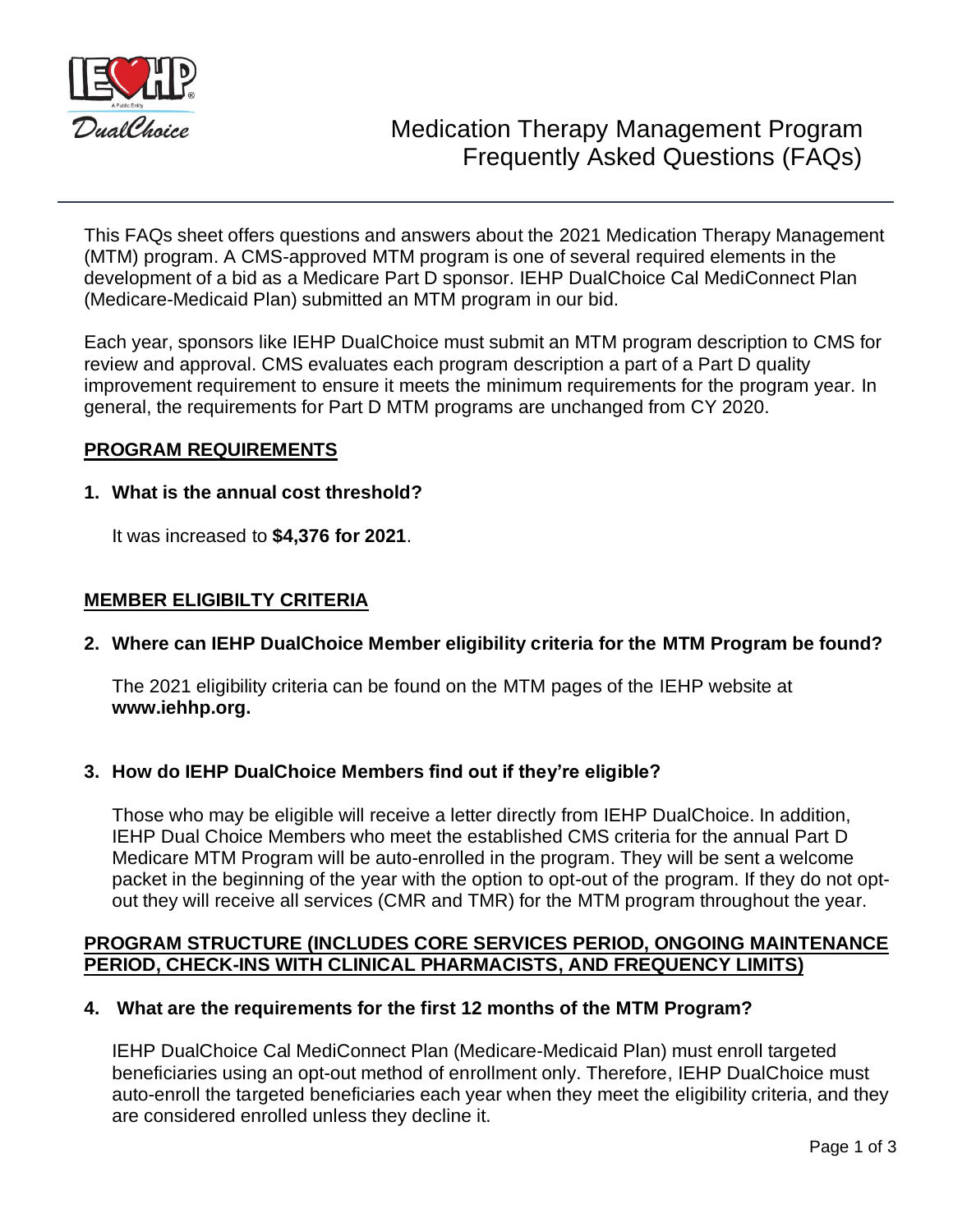The enrolled beneficiaries may refuse or decline individual services without having to disenroll in the MTM program.

# **5. What are the requirements for the ongoing maintenance period of the MTM Program services?**

As a Part D sponsor, IEHP DualChoice must have established an MTM program that:

- Is designed to ensure that covered Part D drugs prescribed to targeted beneficiaries are used appropriately to optimize therapeutic outcomes through improved medication use
- Is designed to reduce the risk of adverse events, including adverse drug interactions, for targeted beneficiaries
- May be furnished by a pharmacist or other qualified Provider
- May distinguish between services in ambulatory and institutional settings, and
- Must be developed in cooperation with licensed and practicing pharmacists and physicians.

Please refer to the Provider Manual for criteria and details for the ongoing maintenance period.

# 6. **What are the services required in the MTM program and when should they be provided?**

Once a beneficiary has enrolled in the MTM program, sponsors should begin:

- Performing **Targeted Medication Reviews** (TMRs) at least quarterly with follow-up interventions as necessary, and
- Providing Prescriber interventions, and
- Offering the annual CMR in a timely manner

# **7. How long can the IEHP DualChoice member stay in the program, once enrolled?**

The beneficiaries should stay enrolled in the program for the remainder of the calendar year. Targeting and enrollment, if eligible, would occur again the following calendar year. Note that sponsors should not disenroll a beneficiary from the MTM program if they no longer meet one or more of the three eligibility criteria as defined on the MTM pages of the IEHP website.

# **8. Does the beneficiary need to enroll each calendar year?**

Yes. However, the medical record should indicate the member's medical condition or circumstance that warrants repeat or additional participation in the MTM program.

# **9. What are the MTM services provided to each beneficiary enrolled in the program?**

Sponsors must offer a minimum level of MTM services to each beneficiary enrolled in the program that includes all the following:

1. Intervention for both beneficiaries and Prescribers.

2. An annual Comprehensive Medication Review (CMR) with written summaries in the CMS's standard format.